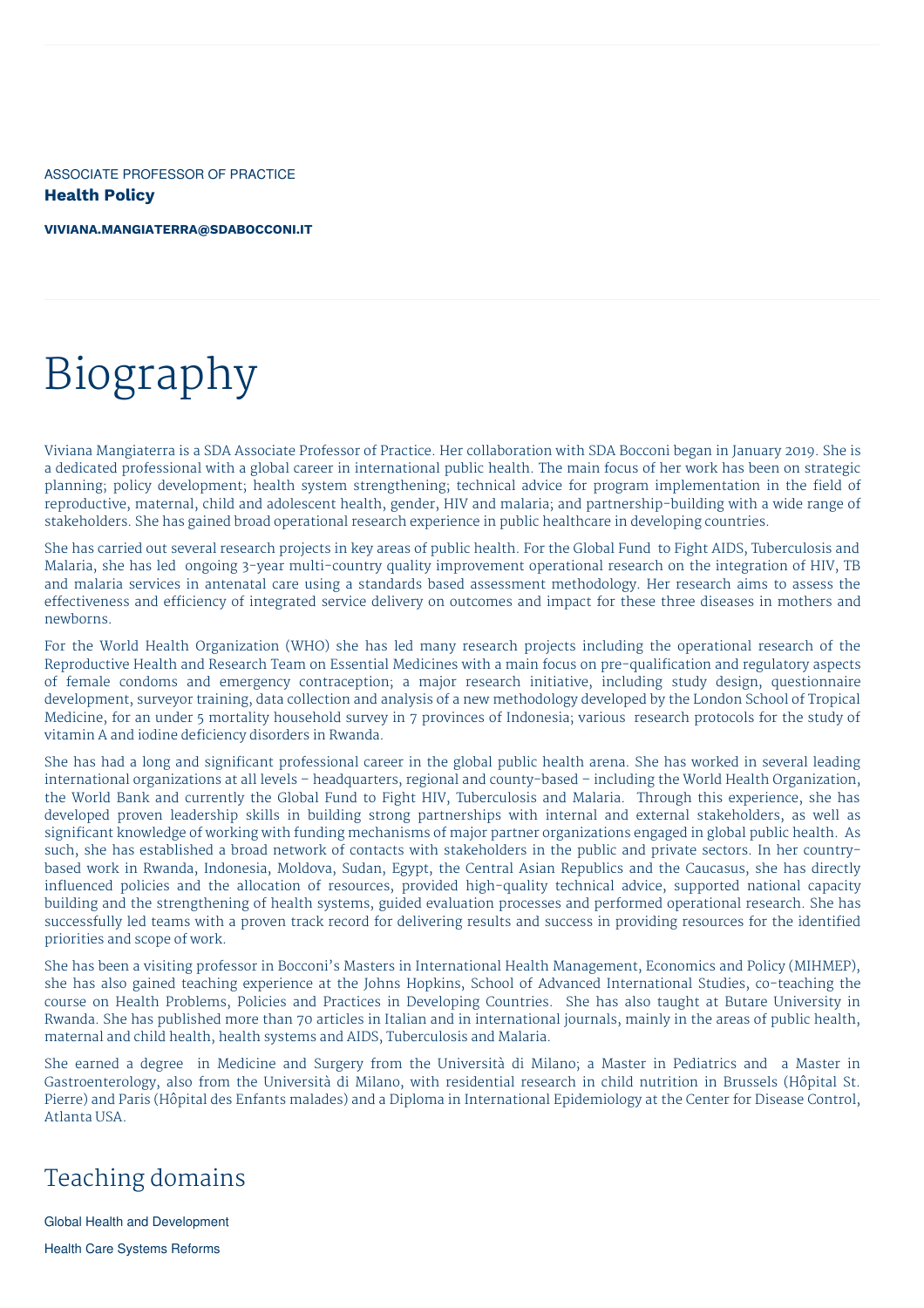# ARTICLES IN SCHOLARLY JOURNALS

### BERLOTO S., MANGIATERRA V., PAGLIAROLI E., TORBICA A.

**Emergenze sanitarie: il caso papilloma virus - Health Emergencies: The Case of the Papilloma Virus** Economia & Management, 2020, no. 3, pp.28-31

FERENCHICK E., RASANATHAN K., TORO POLANCO N., BORNEMISZA O., KELLEY E., MANGIATERRA V. **Scaling-up integration of health services**

The Lancet, 2018, vol.393, no. 10116, pp.102-103

AGARWAL K., ALONSO P., CHICO R. M., COLEMAN J., DELLICOUR S., HILL J., MAJERES-LUGAND M., MANGIATERRA V., MENENDEZ C., MITCHELL K., ROMAN E., SICURI E., TAGBOR H., VAN EIJK A. M., WEBSTER J.

**Global Call to Action to scale-up coverage of intermittent preventive treatment of malaria in pregnancy: seminar report**

Malaria Journal, 2015, vol.14, no. 1

CHICO R. M., DELLICOUR S., ROMAN E., MANGIATERRA V., COLEMAN J., MENENDEZ C., MAJERES-LUGAND M., WEBSTER J., HILL J.

**Global Call to Action: maximize the public health impact of intermittent preventive treatment of malaria in pregnancy in sub-Saharan Africa**

Malaria Journal, 2015, vol.14, no. 1

### DAWSON A., TRAN N., WESTLEY E., MANGIATERRA V., FESTIN M.

**Workforce interventions to improve access to emergency contraception pills: a systematic review of current evidence in low- and middle-income countries and recommendations for improving performance** BMC Health Services Research, 2015, vol.15, no. 1

MENENDEZ C., FERENCHICK E., ROMAN E., BARDAJI A., MANGIATERRA V.

**Malaria in pregnancy: challenges for control and the need for urgent action** The Lancet, 2015, vol.3, no. 8, pp.e433-e434

DAWSON A., TRAN N., WESTLEY E., MANGIATERRA V., FESTIN M., CAMERON S.

**Improving Access to Emergency Contraception Pills through Strengthening Service Delivery and Demand Generation: A Systematic Review of Current Evidence in Low and Middle-Income Countries** Plos One, 2014, vol.9, no. 10, pp.e109315

GUTMAN J., ECKERT E., MANGIATERRA V., BARDAJÍ A., APONTE J. J., MENÉNDEZ C., NAHLEN B., SLUTSKER L.

**Weighing for results: assessing the effect of IPTp**

The Lancet Infectious Diseases, 2013, vol.13, no. 4, pp.292

MEHTA U., CLERK C., ALLEN E., YORE M., SEVENE E., SINGLOVIC J., PETZOLD M., MANGIATERRA V., ELEFANT E., SULLIVAN F. M., HOLMES L. B., GOMES M.

**Protocol for a drugs exposure pregnancy registry for implementation in resource-limited settings** BMC Pregnancy and Childbirth, 2012, vol.12, no. 1

ROSEN J. E., DE ZOYSA I., DEHNE K., MANGIATERRA V., ABDOOL-KARIM Q. **Understanding Methods for Estimating HIV-Associated Maternal Mortality** Journal of Pregnancy, 2012, vol.2012, pp.1-8

ABDOOL-KARIM Q., ABOUZAHR C., DEHNE K., MANGIATERRA V., MOODLEY J., ROLLINS N., SAY L., SCHAFFER N., ROSEN J. E., DE ZOYSA I.

**HIV and maternal mortality: turning the tide**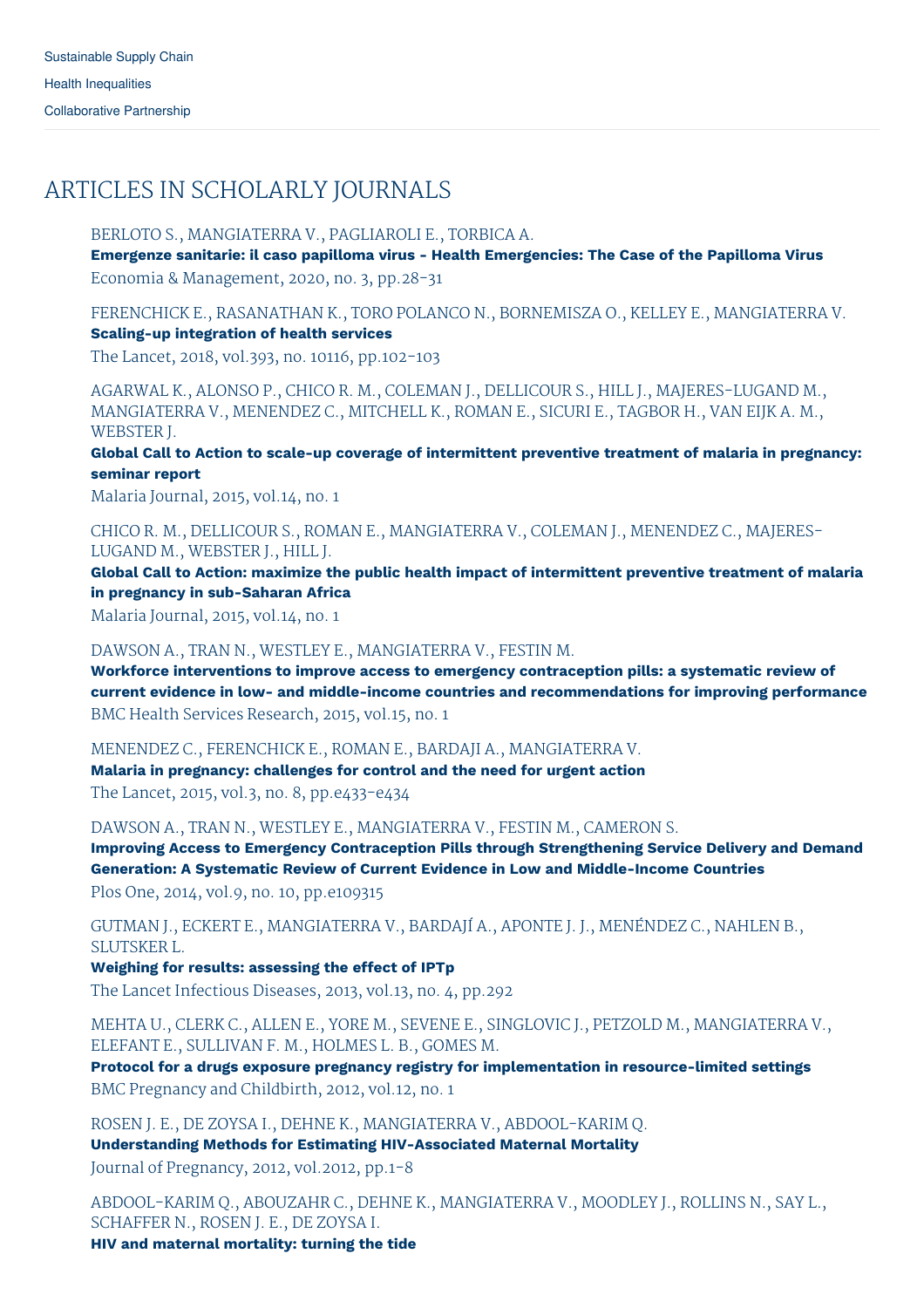The Lancet, 2010, vol.375, no. 9730, pp.1948-1949

ROGGERO P., MANGIATERRA V., BUSTREO F., ROSATI F. **The Health Impact of Child Labor in Developing Countries: Evidence From Cross-Country Data** American Journal of Public Health, 2007, vol.97, no. 2, pp.271-275

ROGGERO P., TARRICONE R., NICOLI M., MANGIATERRA V.

**What do people think about disabled youth and employment in developed and developing countries? Results from an e-discussion hosted by the World Bank**

Disability & Society, 2006, vol.21, no. 6, pp.645-650

UXA F., BACCI A., MANGIATERRA V., CHIAFFONI G. P.

**Essential newborn care training activities: 8years of experience in Eastern European, Caucasian and Central Asian countries**

Seminars in Fetal and Neonatal Medicine, 2006, vol.11, no. 1, pp.58-64

MANGIATERRA V., MATTERO M., DUNKELBERG E.

**Why and how to invest in neonatal health** Seminars in Fetal and Neonatal Medicine, 2006, vol.11, no. 1, pp.37-47

MANGIATERRA V.

**WHO appropriate technology for birth: New directions for perinatal care** Perinatology, 2003

MANGIATERRA V. **Health messages on smoking and breastfeeding in maternity hospitals of Eastern Europe** Tobacco Control, 2002, vol.11, no. 3, pp.284-284

CHALMERS B., MANGIATERRA V., PORTER R. **WHO Principles of Perinatal Care: The Essential Antenatal, Perinatal, and Postpartum Care Course** Birth, 2001, vol.28, no. 3, pp.202-207

NELSON E. A. S., SERRA A., COWAN S., MANGIATERRA V. **Maternity advice survey: sleeping position in Eastern Europe** Archives of Disease in Childhood, 2000, vol.83, no. 4, pp.304-306

## PRACTICE-ORIENTED BOOKS

MANGIATERRA V. **Getting to Know the World Bank: A Guide for Young People** The World Bank, , 2005

## CONTRIBUTION TO CHAPTERS, BOOKS OR RESEARCH MONOGRAPHS

MENENDEZ C., FERENCHICK E., MANGIATERRA V. **Current Challenges and Research Gaps in Malaria in Pregnancy** in *Encyclopedia of Malaria* Marcel Hommel and Peter G. Kremsner (Eds),Springer, 2016

## RESEARCH REPORTS